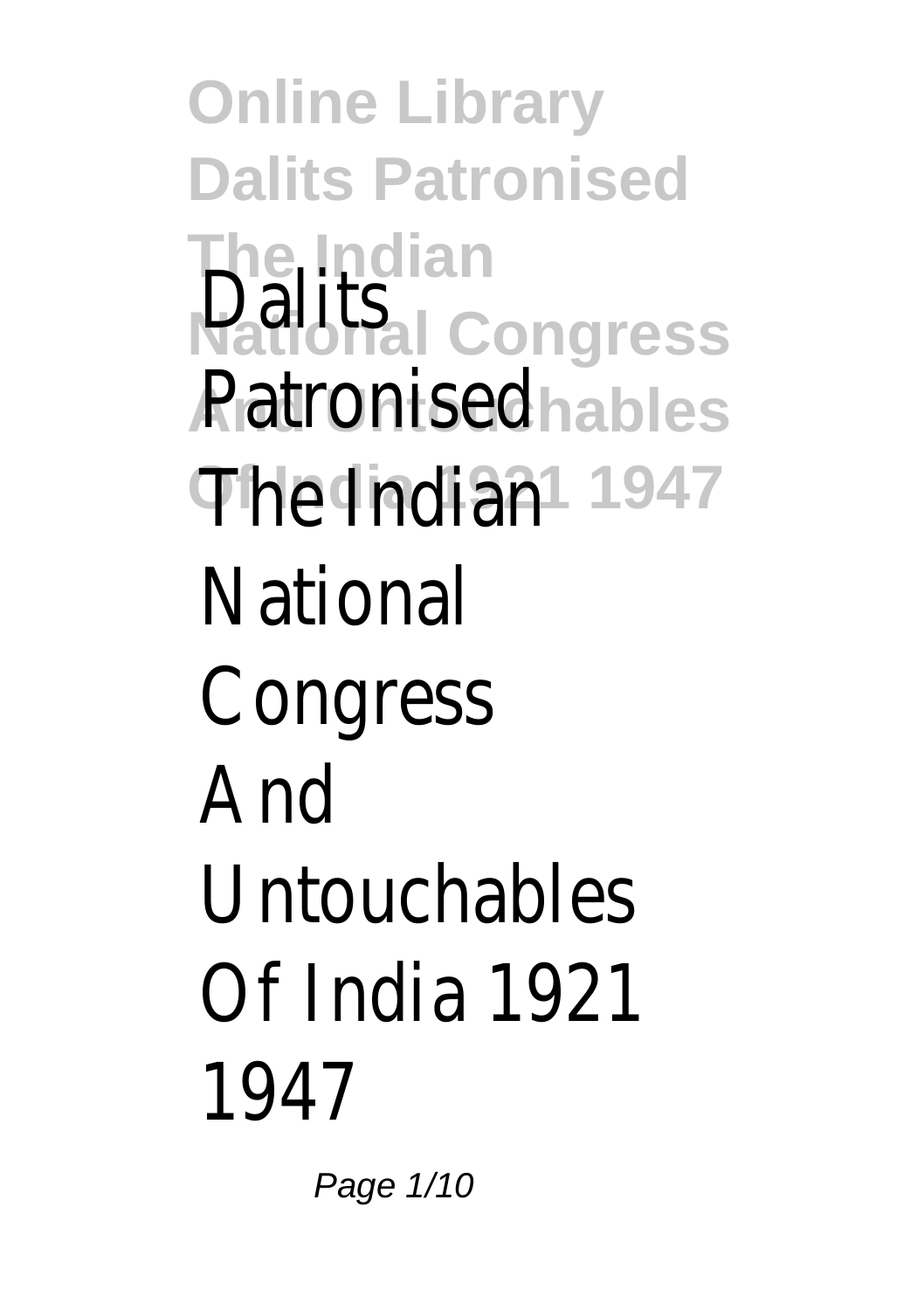**Online Library Dalits Patronised** Eventually, you will unquestionablyngress discover aouchables **Of India 1921 1947** additional experience and endowment by spending more cash. yet when? realize you assume that you require to acquire those every needs with having significantly cash? Why don't you Page 2/10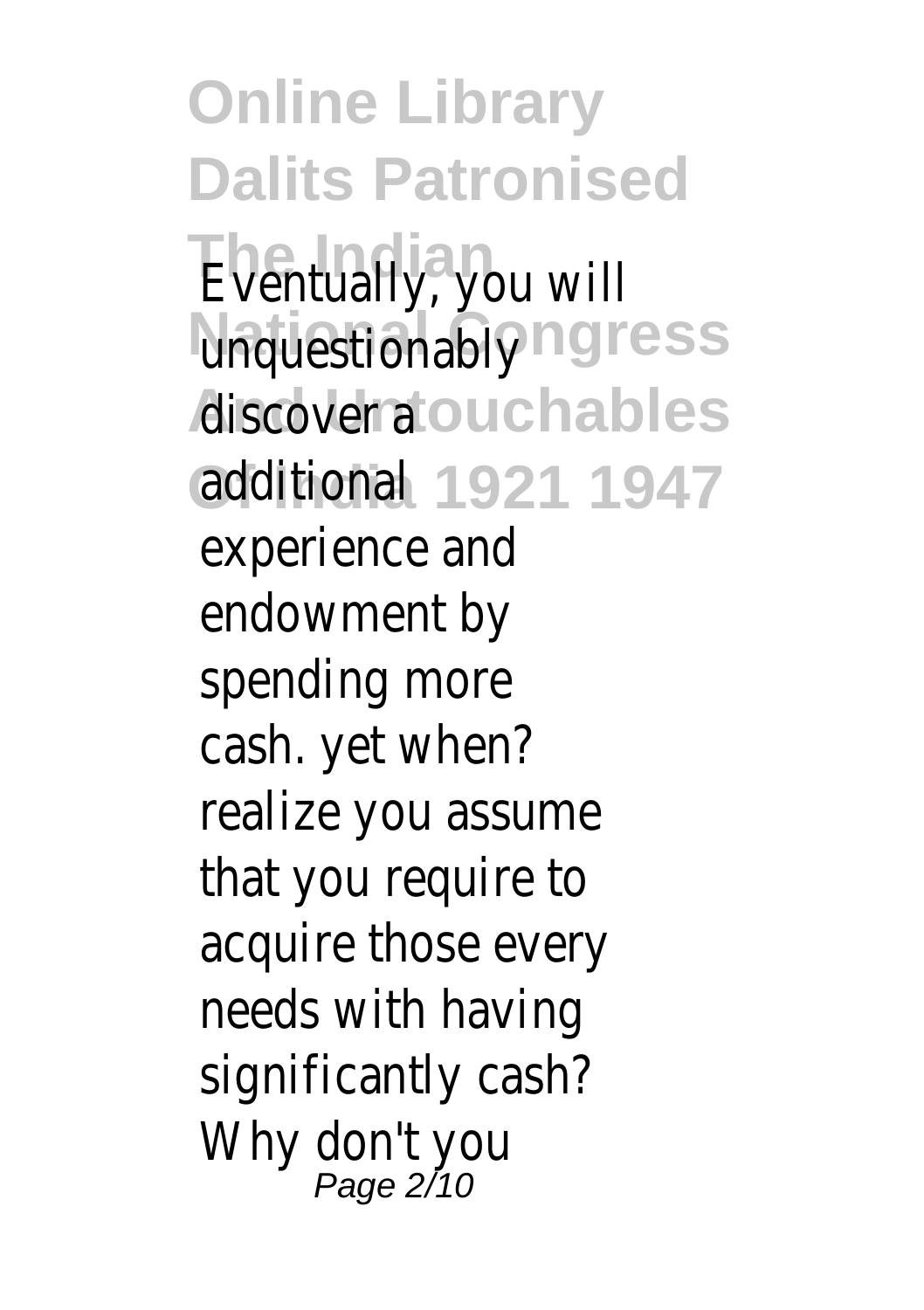**Online Library Dalits Patronised** attempt to acquire something basic in ess the beginning? hables **Of India 1921 1947** That's something that will lead you to comprehend even more concerning the globe, experience, some places, as soon as history, amusement, and a lot more?

It is your Page 3/10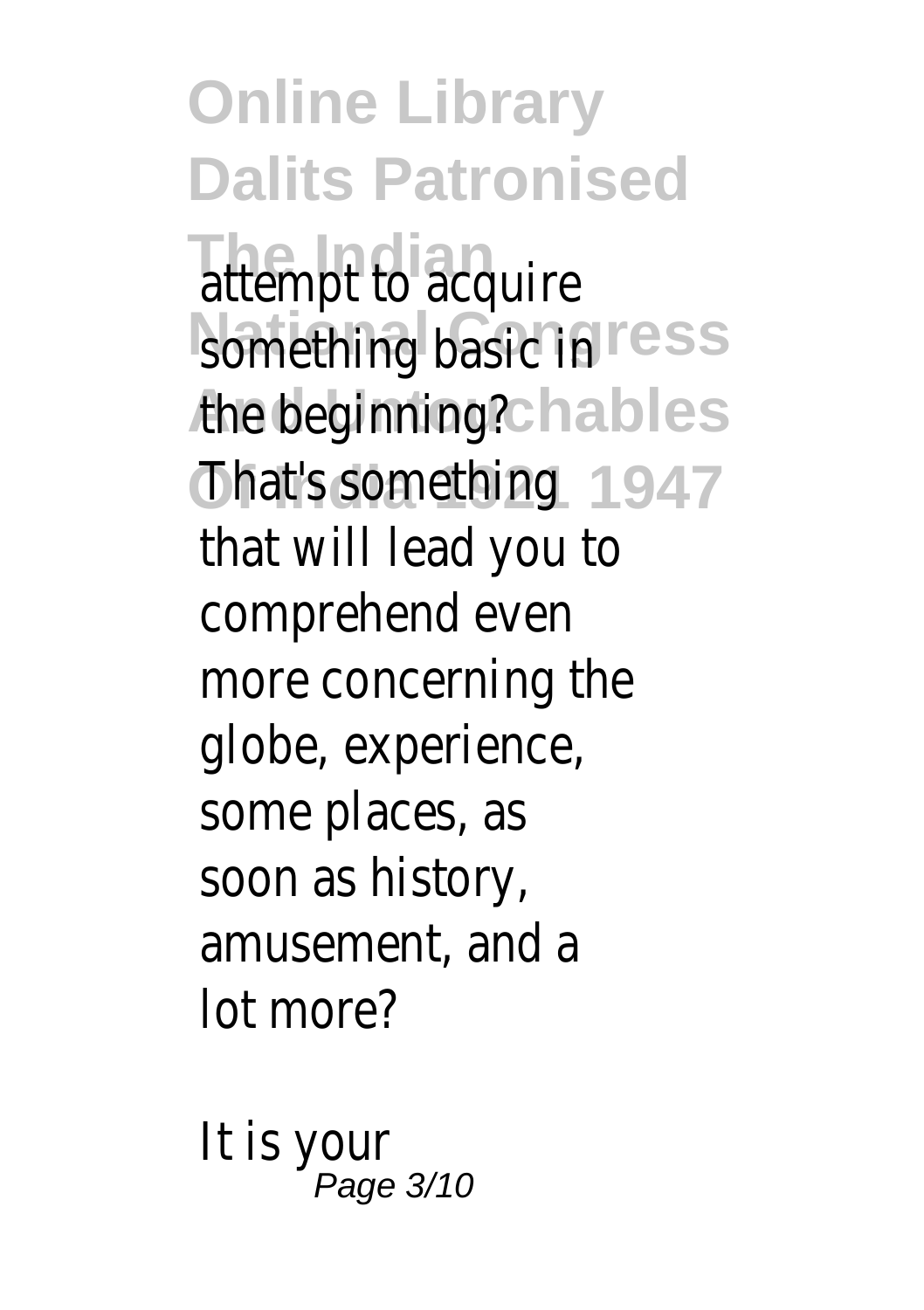**Online Library Dalits Patronised** categorically own times to ham **it up ess** reviewing habit.hables along with guides 947 you could enjoy now is dalits patronised the indian national congress and untouchables of india 1921 1947 below.

Wikisource: Online Page 4/10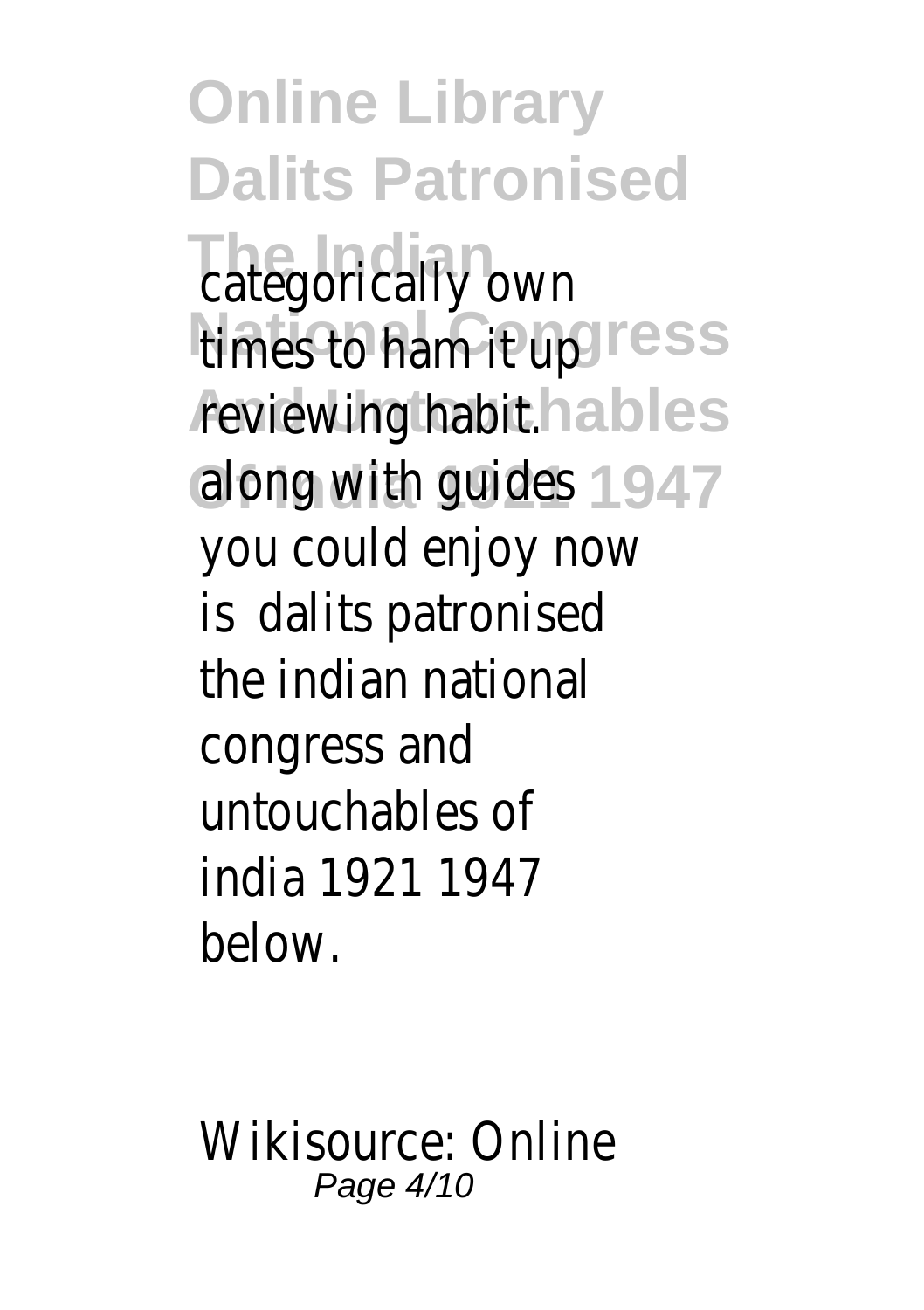**Online Library Dalits Patronised** library of usersubmitted and ngress maintained content.les While you won't 1947 technically find free books on this site, at the time of this writing, over 200,000 pieces of content are available to read.

Dalits Patronised The Indian National Page 5/10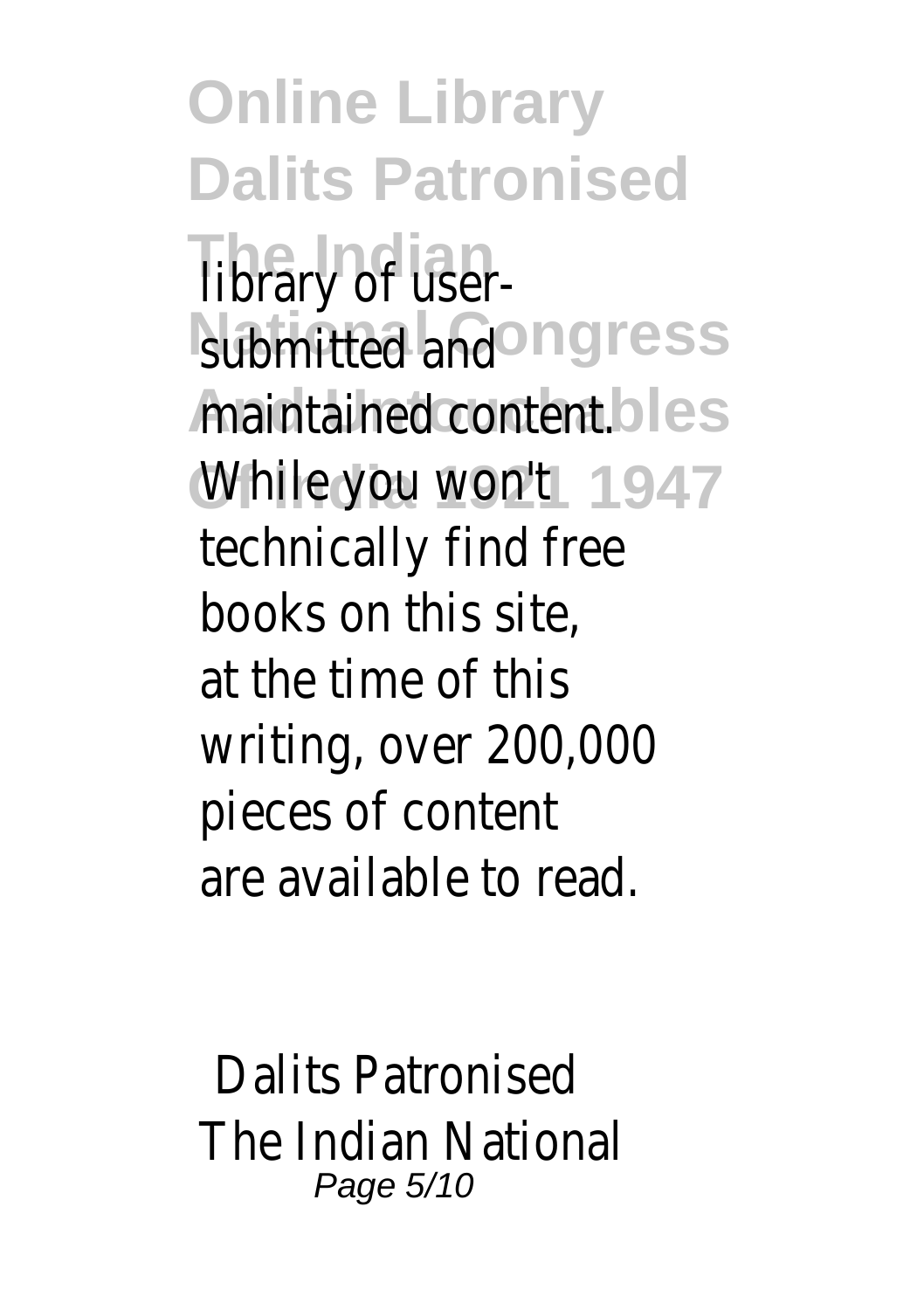**Online Library Dalits Patronised** *<u>Odia</u>* literature is literature written in<sup>ss</sup> the Odia language, bles **Of India 1921 1947** originating predominantly from the Indian state of Odisha.The modern Odia language is mostly formed from Tadbhava words with significant Sanskrit (Tatsama) influences, along with some Page 6/10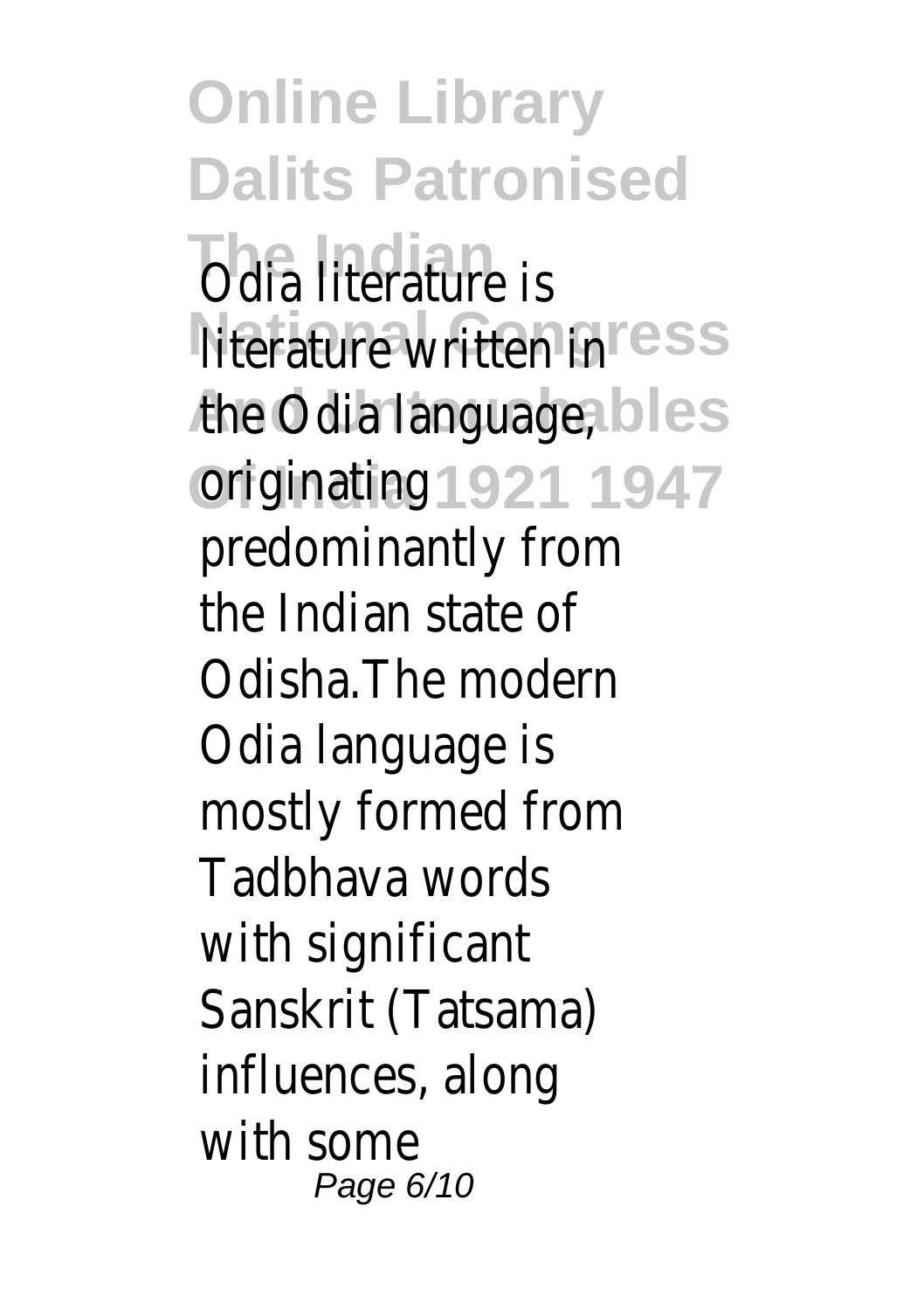**Online Library Dalits Patronised The Indiana** Desaja, English, ngress Aindustaniouchables **Of India 1921 1947** (Hindi/Urdu), Persian, and Arabic.The earliest written texts in the language are around one thousand years old.

Odia literature - Wikipedia UNK the , . of and in Page 7/10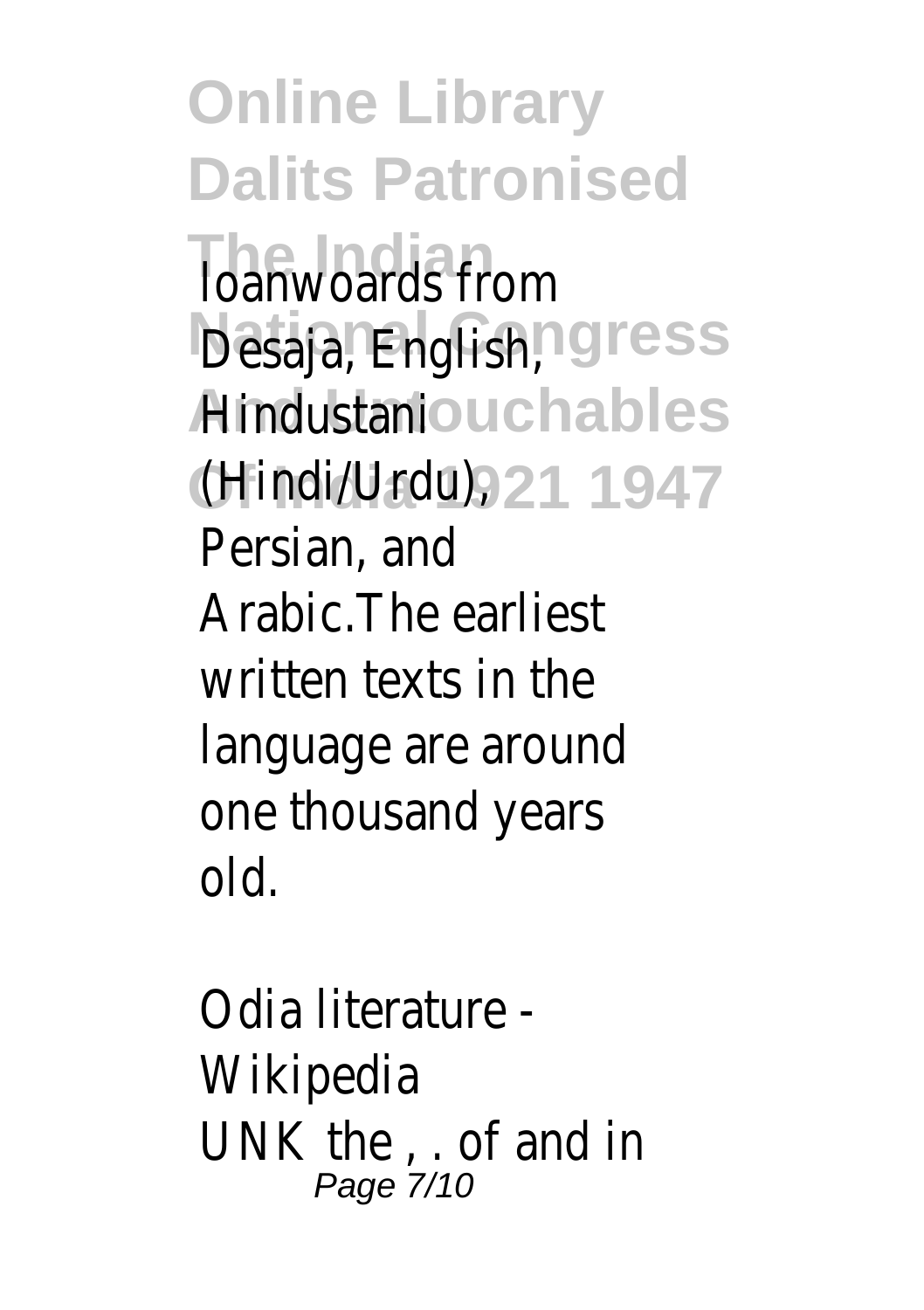**Online Library Dalits Patronised The Indian** " a to was is ) ( for as on by he with 'sess that at from his it an<sup>s</sup> were are which this 47 also be has or : had first one their its new after but who not they have

Stanford University { "version": 3, "sources": [ "node\_ modules/browserpack/\_prelude.js", "/ Page 8/10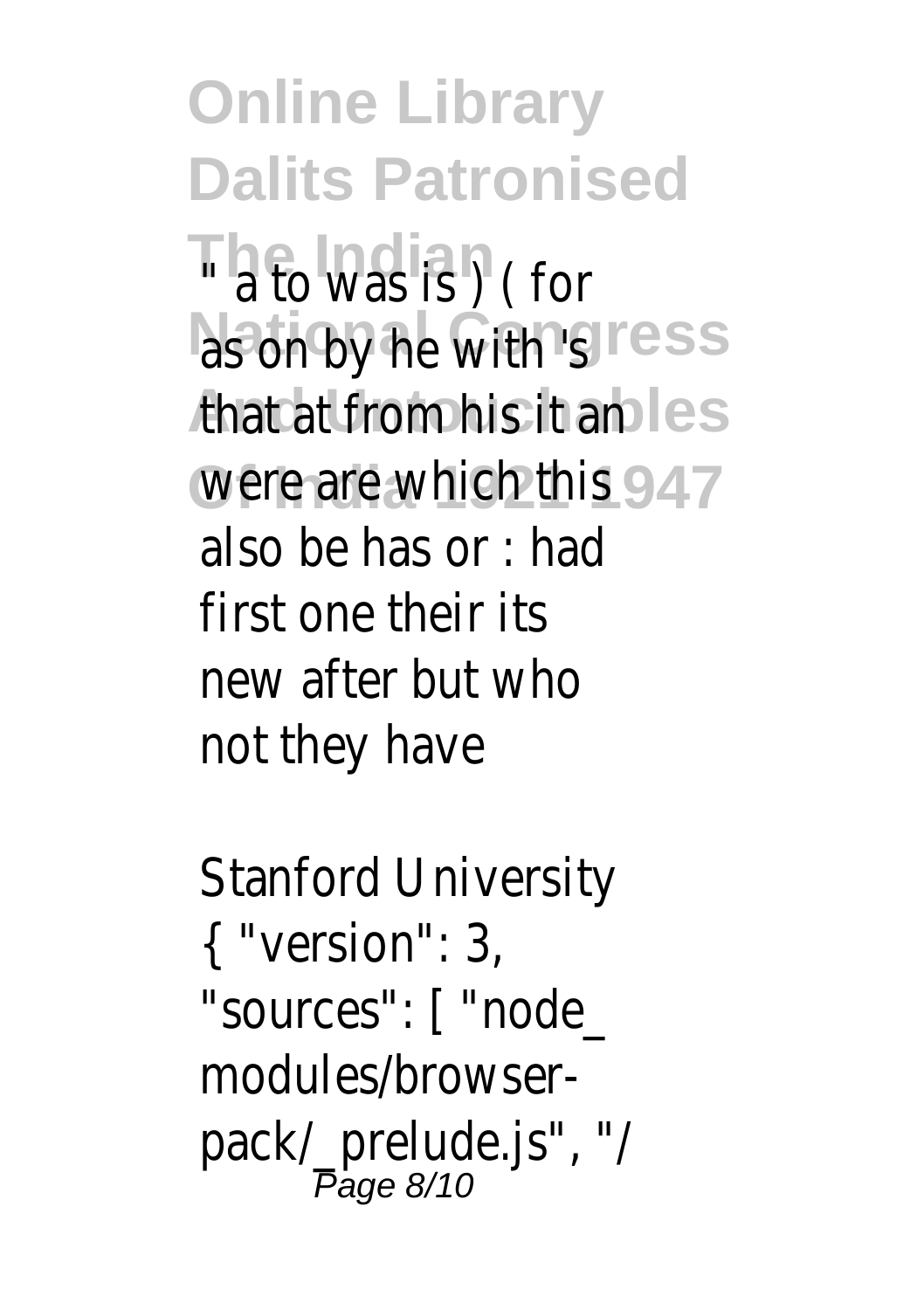**Online Library Dalits Patronised** users/dan/zxcvbn/sr c/adjacency\_graphs.<sup>ss</sup> coffee", rt/users/dan/es zxcvbn/src/feedback47 .coffee ...

cdnjs.cloudflare.co m ? }??init\_inputs??init \_kwargs???special? ?min\_freq??max\_siz e??lower\_case??deli miter??vocab\_file?? pretrained\_vocab\_fil Page 9/10